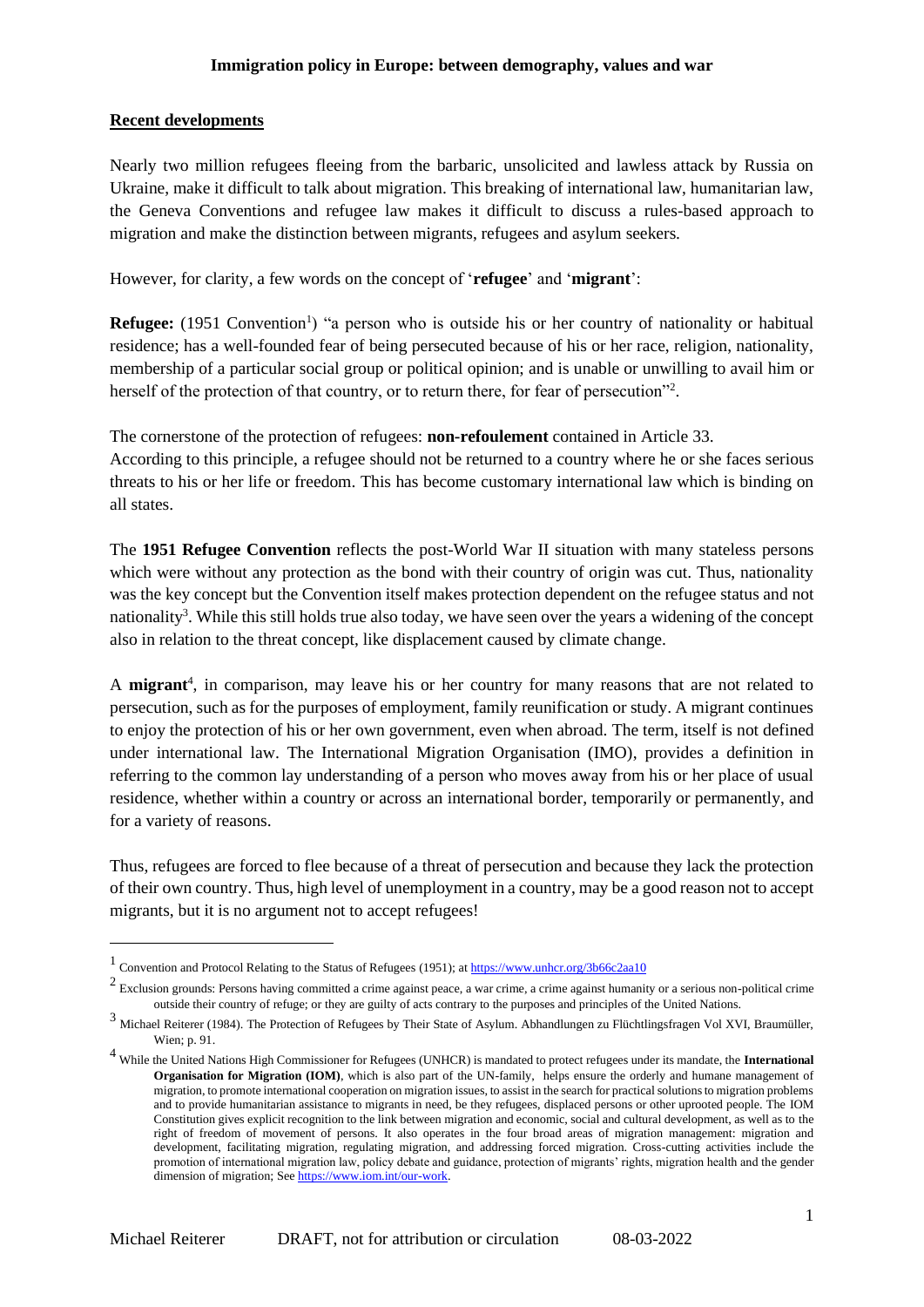## **Rights of refugees**

- The right not to be punished for illegal entry into the territory of a contracting State (Article31);
- The right to work (Articles 17 to 19);
- The right to housing (Article 21);
- The right to education (Article 22);
- The right to public relief and assistance (Article 23);
- The right to freedom of religion (Article 4);
- The right to access the courts (Article 16);
- The right to freedom of movement within the territory (Article 26); and
- The right to be issued identity and travel documents (Articles 27 and 28).<sup>5</sup>

Long-term refugees having been **granted asylum** may turn into migrants especially if there is no prospective of returning to the country of origin. Granting asylum can be a long process if it is difficult to determine facts and if all appeals are used. Thus, asylum seekers are in a precarious situation, if their request is rejected sometimes after years, even well integrated persons have to return to their country of origin.

The newly set up **European Union Agency for Asylum (EUAA)** is an agency of the European Union mandated with supporting Member States in applying the package of EU laws that governs asylum, international protection and reception conditions, known as the Common European Asylum System (CEAS)<sup>6</sup>. The EUAA acts as a resource for Member States in the field of international protection, with the ability to provide practical, legal, technical, advisory and operational assistance in many formats. The Agency does not replace the national asylum or reception authorities, which are ultimately entirely responsible for their procedures and systems. It also provides situational updates<sup>7</sup> on developments in the Ukraine.

In light the pressing **Ukrainian crisis**<sup>8</sup> –nearly 2 mio. refugees are already on their way and up to 6 mio. are expected - the European Commission proposed to activate the [Temporary Protection Directive](https://ec.europa.eu/home-affairs/proposal-council-implementing-decision-implementing-temporary-protection-directive_en)<sup>9</sup> to offer quick and effective assistance to displaced persons fleeing from the war in Ukraine. This proposal was unanimously accepted by the Ministers of Justice on March 3, 2022. This Directive guarantees standards for giving **temporary protection** in the event of a mass influx of displaced persons and on measures promoting a balance of efforts between Member States in receiving such persons and bearing the consequences thereof.

This will enable the EU member states to offer people fleeing the conflict in Ukraine an appropriate response for their situation. Eligible persons will be granted a protected status similar to that of refugees,

<sup>&</sup>lt;sup>5</sup> UNHCR. The 1951 Convention relating to the Status of Refugees and its 1967 Protocol; a[t https://www.unhcr.org/about](https://www.unhcr.org/about-us/background/4ec262df9/1951-convention-relating-status-refugees-its-1967-protocol.html)[us/background/4ec262df9/1951-convention-relating-status-refugees-its-1967-protocol.html](https://www.unhcr.org/about-us/background/4ec262df9/1951-convention-relating-status-refugees-its-1967-protocol.html) (accessed 5 March 2022).

<sup>6</sup> <https://euaa.europa.eu/>

<sup>7</sup> <https://euaa.europa.eu/news-events/euaa-provides-situational-update-eu-rapid-response-efforts-assist-displaced-ukrainian>

<sup>8&</sup>lt;br>European Commission. "EU solidarity with Ukraine"; a[t https://ec.europa.eu/info/strategy/priorities-2019-2024/stronger-europe-world/eu](https://ec.europa.eu/info/strategy/priorities-2019-2024/stronger-europe-world/eu-solidarity-ukraine_en)[solidarity-ukraine\\_en](https://ec.europa.eu/info/strategy/priorities-2019-2024/stronger-europe-world/eu-solidarity-ukraine_en) (accessed 5 March 2022).

<sup>&</sup>lt;sup>9</sup> Proposal for a COUNCIL IMPLEMENTING DECISION establishing the existence of a mass influx of displaced persons from Ukraine within the meaning of Article 5 of Council Directive 2001/55/EC of 20 July 2001, and having the effect of introducing temporary protection COM/2022/91 final a[t https://eur-lex.europa.eu/legal](https://eur-lex.europa.eu/legal-content/EN/TXT/?uri=CELEX%3A52022PC0091&qid=1646384923837)[content/EN/TXT/?uri=CELEX%3A52022PC0091&qid=1646384923837](https://eur-lex.europa.eu/legal-content/EN/TXT/?uri=CELEX%3A52022PC0091&qid=1646384923837)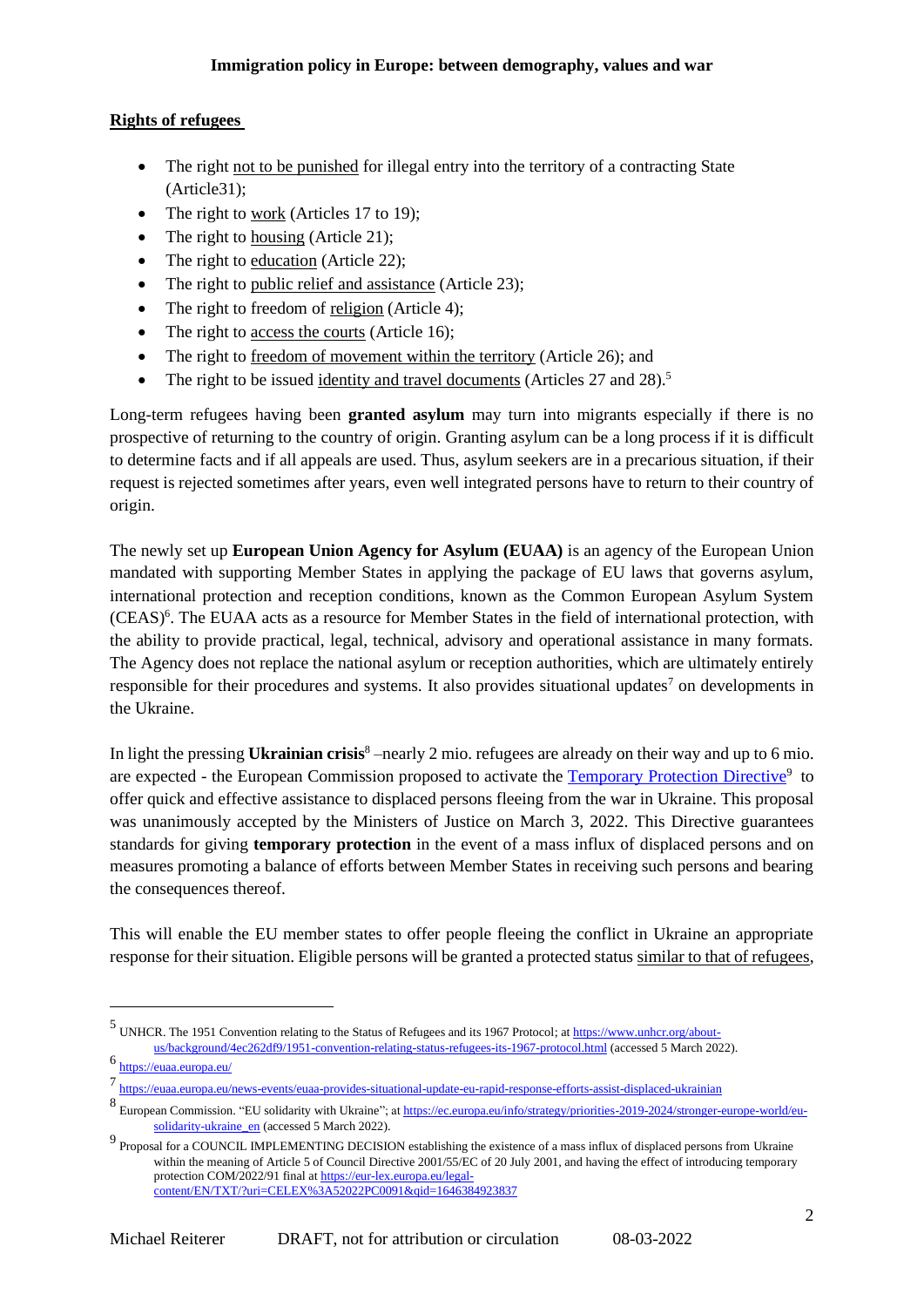in any EU country, for a renewable period of one year. T**emporary protection** includes a residence permit, access to education and to the labour market.

In addition, this scheme also allows for more flexibility in the Schengen system. Simplified [operational](https://ec.europa.eu/home-affairs/communication-providing-operational-guidelines-external-border-management-eu-ukraine-borders_en)  [guidelines](https://ec.europa.eu/home-affairs/communication-providing-operational-guidelines-external-border-management-eu-ukraine-borders_en)<sup>10</sup> to help Member States' border guards in managing arrivals at the borders with Ukraine efficiently, while maintaining a high level of security. Member States can set up special emergency support lanes to channel humanitarian aid and recall the possibility of granting access to the EU on humanitarian grounds.

Without going into any details, let me point out that in light of the war in the Ukraine the EU reversed course within a week, agreed on various serious sanction packages, delivered and financed weapons, increased defines budgets and showed unprecedented solidarity with and empathy for Ukrainian refugees, including the previously rather reluctant<sup>11</sup> Poles, Hungarians, Slovaks, Romanians....

However, as the  $IOM^{12}$  and the UNHCR pointed out, there is no place for discriminating between persons fleeing war in the Ukraine based on their nationality or even race, like migrant workers and students, arriving at the border with neighbouring countries.

# **Legal migration**

Although illegal immigration makes the headlines, let me start with *legal migration.* Legal migration schemes<sup>13</sup> are the best remedy against illegal immigration, ruining effectively the business of criminal gangs engaged in trafficking. The unscrupulous people-smugglers who operate along migration routes worldwide need to be suppressed – this has become a business model. Safe and legal routes will not only decrease irregular arrivals, they may also alleviate the pressure on the EU asylum system as the attempts to get access via an asylum request will diminish if legal immigration is an option.

There are many reasons for migration – either driven by economic interests or personal preferences for way of life, cultures or personal relationships. According to recent statistics, there are around **20 million migrants** (out of 450 mio people in the EU) who live legally in the European Union. During the pandemic, migration has slowed down, but it picking up as we come out of the Covid crisis and - recently - the unfolding refugee drama in the Ukraine.

A well-managed regular migration, coupled with effective integration policies, are part of the **solutions to Europe's problem of demographic ageing, shrinking population and skills shortages on the labour market.**

 $10$  European Commission. Communication providing operational guidelines on external border management EU-Ukraine borders. 2 March 2022; at [file:///C:/Users/micha/Downloads/Communication%20providing%20operational%20guidelines%20external%20border%20manage](file:///C:/Users/micha/Downloads/Communication%20providing%20operational%20guidelines%20external%20border%20management%20EU-Ukraine%20borders_en_1.pdf)

[ment%20EU-Ukraine%20borders\\_en\\_1.pdf](file:///C:/Users/micha/Downloads/Communication%20providing%20operational%20guidelines%20external%20border%20management%20EU-Ukraine%20borders_en_1.pdf)

<sup>11</sup> "Visegrad countries U-turn on migration over Ukraine, welcome refugees". EuroActive, 28 February 2022; at [https://www.euractiv.com/section/politics/short\\_news/visegrad-countries-u-turn-on-migration-over-ukraine-welcome](https://www.euractiv.com/section/politics/short_news/visegrad-countries-u-turn-on-migration-over-ukraine-welcome-refugees/?utm_source=piano&utm_medium=email&utm_campaign=19187&pnespid=6qNpUC9GK.gKhP7f9iXtDIyN4RnyCpIsILiyzPRq.w1mYt.EDNVkrXybxOZ4hz8QsG6w_zOU)[refugees/?utm\\_source=piano&utm\\_medium=email&utm\\_campaign=19187&pnespid=6qNpUC9GK.gKhP7f9iXtDIyN4RnyCpIsILiyzPRq.w](https://www.euractiv.com/section/politics/short_news/visegrad-countries-u-turn-on-migration-over-ukraine-welcome-refugees/?utm_source=piano&utm_medium=email&utm_campaign=19187&pnespid=6qNpUC9GK.gKhP7f9iXtDIyN4RnyCpIsILiyzPRq.w1mYt.EDNVkrXybxOZ4hz8QsG6w_zOU) [1mYt.EDNVkrXybxOZ4hz8QsG6w\\_zOU](https://www.euractiv.com/section/politics/short_news/visegrad-countries-u-turn-on-migration-over-ukraine-welcome-refugees/?utm_source=piano&utm_medium=email&utm_campaign=19187&pnespid=6qNpUC9GK.gKhP7f9iXtDIyN4RnyCpIsILiyzPRq.w1mYt.EDNVkrXybxOZ4hz8QsG6w_zOU)

<sup>&</sup>lt;sup>12</sup> IOM. "Discrimination and Racism Against Third Country Nationals Fleeing Ukraine Must End: IOM Director General", Press release 3 March 2022; at [https://www.iom.int/news/discrimination-and-racism-against-third-country-nationals-fleeing-ukraine-must-end-iom](https://www.iom.int/news/discrimination-and-racism-against-third-country-nationals-fleeing-ukraine-must-end-iom-director-general)[director-general](https://www.iom.int/news/discrimination-and-racism-against-third-country-nationals-fleeing-ukraine-must-end-iom-director-general)

<sup>13</sup> European Parliament (2021). "Legal migration policy and law: European added value assessment"; at [https://www.europarl.europa.eu/RegData/etudes/STUD/2021/694211/EPRS\\_STU\(2021\)694211\\_EN.pdf](https://www.europarl.europa.eu/RegData/etudes/STUD/2021/694211/EPRS_STU(2021)694211_EN.pdf)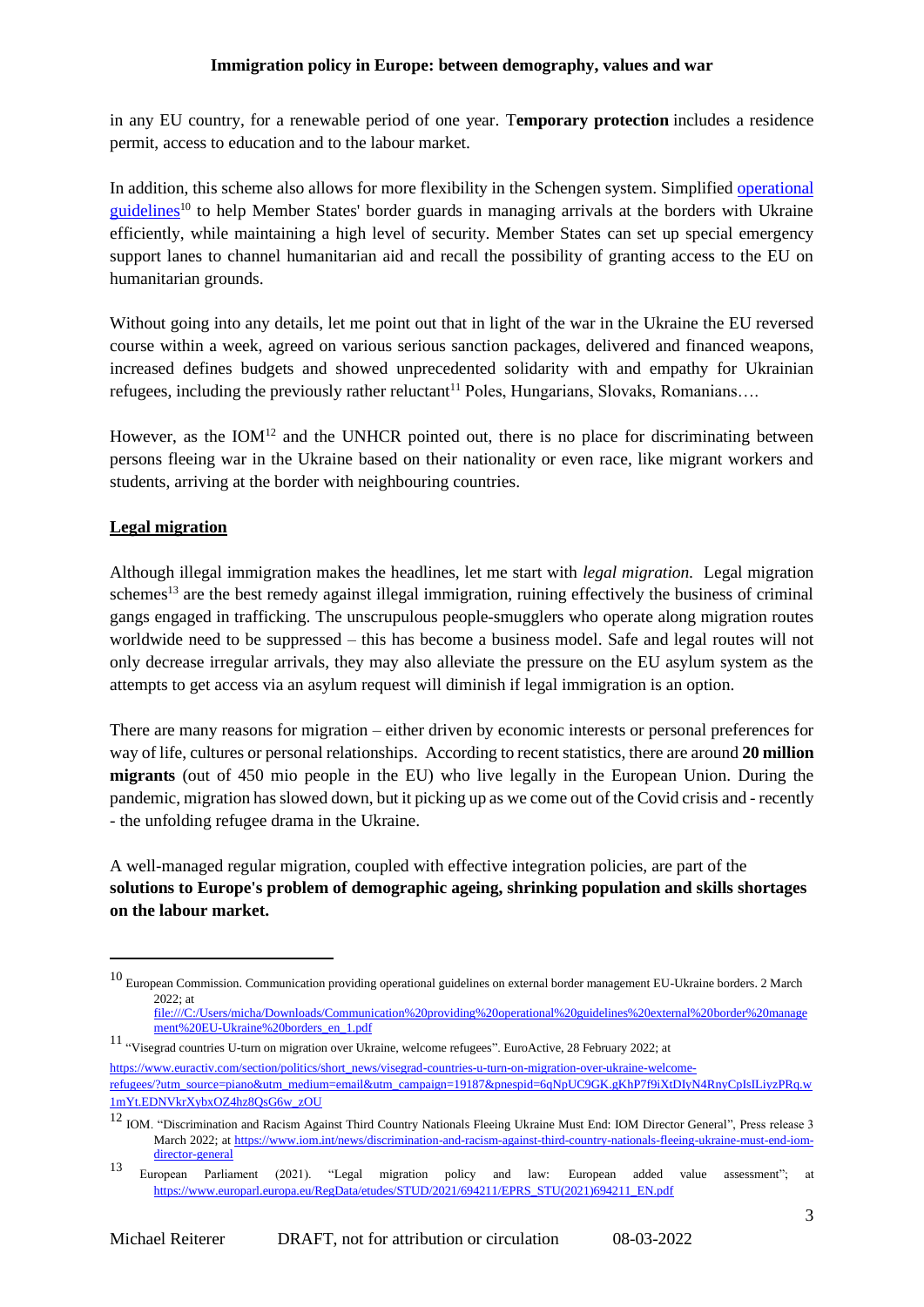During the pandemic, migrants were instrumental in keeping the society functioning in supplying basic and necessary functions and services. Migrant workers from outside the EU form a significant proportion of the so-called 'essential' workers: they account for more than 25% of cleaners and helpers, 17% of construction and mining workers and 14% of personal care-workers.

Many of them will be needed for a smooth economic **recovery from the pandemic**. As activities are recovering, there are growing labor demands, especially in sectors like healthcare, agriculture, transport and construction.

Many companies are ready to recruit, but in many cases, they cannot find workers for the jobs, despite persistent unemployment rates in Europe. Seven out of ten businesses have trouble finding people with the right skills. In the entire European Union, 2.5 per cent of positions are now vacant. 21 EU Member States report a shortage in nurses. I understand Japan is driven by the same circumstances.

There are efforts to be done in Europe for equipping people with the skills that are really needed on the labor market<sup>14</sup>, but in addition to that, migration can offer a **solution to fill in job vacancies, reduce the skills gap and support EU's economic recovery and innovation potential***.*

This pre-Ukraine reflection shall hold in principle, although the war in the Ukraine will impact negatively on the economy which will reduce the demand for workers. The mentioned activation of the emergency measures will facilitate and accelerate taking Ukrainians in, but this will in turn reduce chances for other job seekers considerably.

When it comes to the **global race for talent**, the EU has to make sure to remain attractive and not lose out to others among the many highly educated migrants who might prefer North America, Australia and New Zealand, which used to be typical immigration destinations, to Europe. Improving the recognition of professional and academic qualifications are pull-factors to which transparency, predictability and justice of legal migration to the EU would add. In view of the Single Market and the Schengen area, a common EU recruitment strategy would make sense. In addition to economic opportunities, there is also a need for a welcoming culture for foreigners, an openness of a society and an attractive way of life.

### Concerning **welcoming culture**, three points:

First, countries blocking, reducing or allowing migration are well-advised to look back into their own history: There are more people of Irish origin living in the US than in Ireland when their ancestors were fleeing hunger. Japanese immigration to Brazil<sup>15</sup> and Peru<sup>16</sup> as well as return immigration back to Japan offers lessons learned in discrimination and integration.

Second, in relation to refugees: How many Afghans tried to reach Japan or South Korea to name two rich democracies? How many refugees in general are accepted? "Japan's refugee acceptance rate is remarkably low at only 1.2 per cent (47 out of 3,936 applications) in 2020. In 2018, the (Japanese)

<sup>14</sup> OECD (2014). Matching economic migration with labour market needs in Europe. Policy Brief, September 2014; at <https://www.oecd.org/els/mig/OECD-EC%20Migration%20Policy%20Brief%2009-2014.pdf>

<sup>15</sup> Mieko Nishida (2017). "Japanese Immigration to Brazil". Latin American History, 26 September 2017; at [https://oxfordre.com/latinamericanhistory/oso/viewentry/10.1093\\$002facrefore\\$002f9780199366439.001.0001\\$002facrefore-](https://oxfordre.com/latinamericanhistory/oso/viewentry/10.1093$002facrefore$002f9780199366439.001.0001$002facrefore-9780199366439-e-423;jsessionid=37CBFAB0E9D8A1388FB14593F2358174)[9780199366439-e-423;jsessionid=37CBFAB0E9D8A1388FB14593F2358174](https://oxfordre.com/latinamericanhistory/oso/viewentry/10.1093$002facrefore$002f9780199366439.001.0001$002facrefore-9780199366439-e-423;jsessionid=37CBFAB0E9D8A1388FB14593F2358174)

<sup>&</sup>lt;sup>16</sup> Peru has the second largest ethnic Japanese population in South America after Brazil. This community has made a significant cultural impact on the country, today constituting approximately 0.1% of the population of Peru. In the 2017 Census in Peru, only 22,534 people self reported Nikkei or Japanese ancestry. Japanese Peruvians. Wikipedia, at [https://en.wikipedia.org/wiki/Japanese\\_Peruvians#:~:text=Peru%20has%20the%20second%20largest,reported%20Nikkei%20or%2](https://en.wikipedia.org/wiki/Japanese_Peruvians#:~:text=Peru%20has%20the%20second%20largest,reported%20Nikkei%20or%20Japanese%20ancestry) [0Japanese%20ancestry.](https://en.wikipedia.org/wiki/Japanese_Peruvians#:~:text=Peru%20has%20the%20second%20largest,reported%20Nikkei%20or%20Japanese%20ancestry) (accessed 6 March 2022).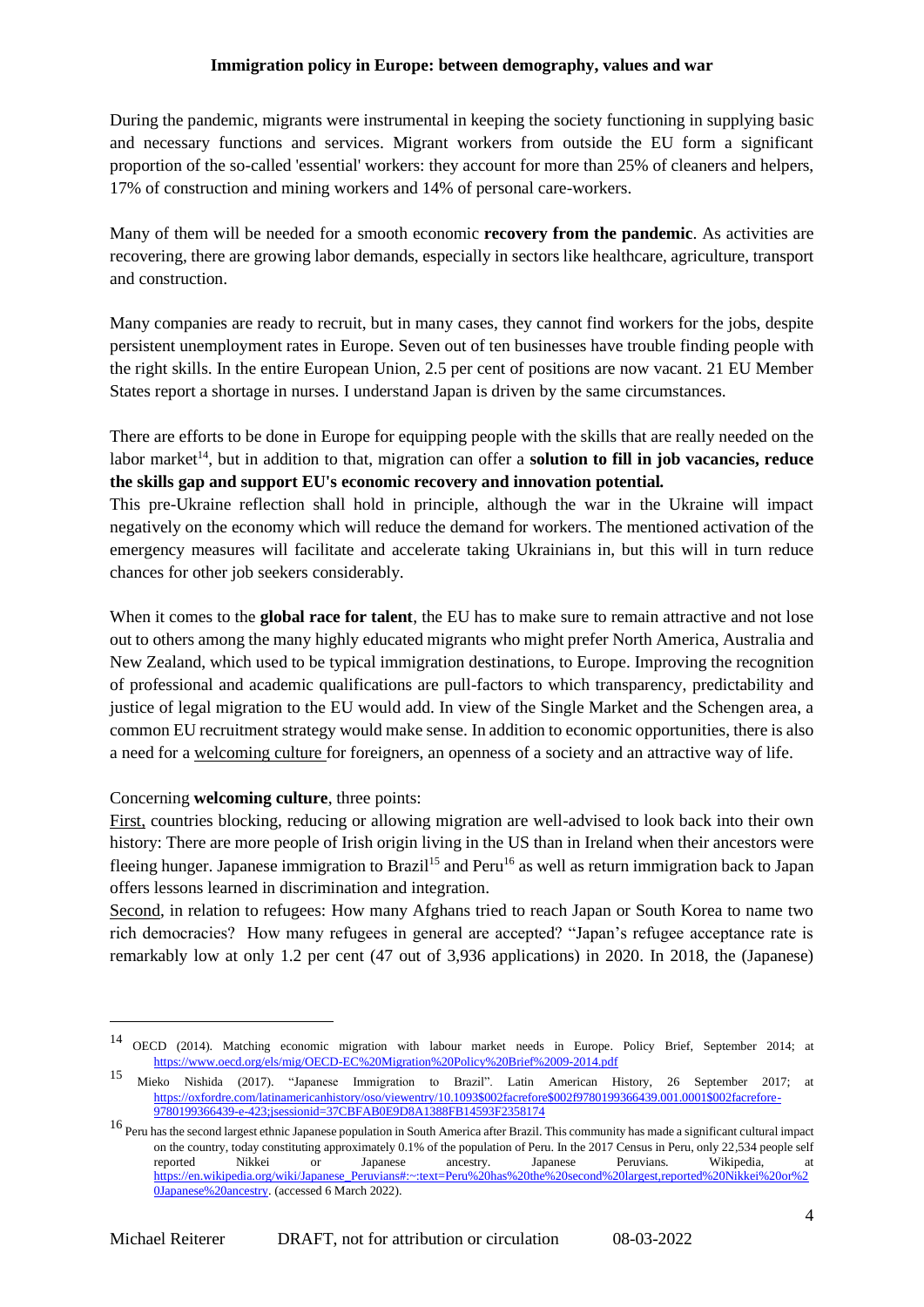Ministry of Justice tightened regulations on refugee recognition by limiting work permits for asylum seekers, which halved applications in the following year."<sup>17</sup>

Back to migration: First and foremost, Europe has a positive image: "One in three migrants in the world go to Europe. That's a staggering statistic when considering there were more than 250 million migrants globally in 2017. But it also highlights the desire of millions of people for a higher quality of life – in pursuit of better education, jobs, healthcare, or simply a safer place to live."<sup>18</sup>

Recognizing the competition for talent, the **New Pact on migration and asylum**<sup>19</sup> includes a new **EU Blue Card** based on the [Blue card directive](https://ec.europa.eu/commission/presscorner/detail/en/IP_21_2522)<sup>20</sup> to better attract highly skilled workers to the EU provided they have higher professional qualifications, such as a university degree, and an employment contract or a binding job offer with a high salary compared to the average in the EU country where the job is. The revision also offers more flexible admission conditions, family reunion, enhanced rights and the possibility to move and work more easily between EU Member States. The EU Blue Card applies in 25 (minus Denmark, Ireland) of the 27 EU countries. While Member States are responsible for deciding on the number of persons they admit for labor purposes, an improved framework at EU level will put Member States and businesses in a better position to attract the talent they need<sup>21</sup>. Thus, there is still a strong nationalistic element, Member States prefer national schemes (Red-White-Red Card for Austria) to keep full control, but thereby reducing attractivity of the whole scheme.

A "**Talent Partnerships**" is another idea to make Europe more attractive for those who want to work train or study in Europe. They should be a "triple win" for all the parties involved - Member States, partner countries and migrants themselves." The idea foresees a policy framework and funding support to boost mobility of students, graduates and skilled workers, from partner countries to the EU. Partner countries could also benefit from capacity building assistance in areas, such as: labour market or skills intelligence, vocational education and training, integration of returning migrants.

<sup>17</sup> Yusaku Yoshikawa (2021). "Japan's intensifying refugee debate". East Asia Forum, 27 October 2021; at <https://www.eastasiaforum.org/2021/10/27/japans-intensifying-refugee-debate/>See also Hirotaka Fujibayashi (2021). "Rethinking Japan's refugee and asylum policy". East Asia Forum, 19 January 2021; at [https://www.eastasiaforum.org/2021/01/19/rethinking](https://www.eastasiaforum.org/2021/01/19/rethinking-japans-refugee-and-asylum-policy/)[japans-refugee-and-asylum-policy/](https://www.eastasiaforum.org/2021/01/19/rethinking-japans-refugee-and-asylum-policy/)

<sup>18</sup> Asli Demirgüc-Kunt, Cyril Muller (2019). "Is there a policy remedy for brain drain in Europe?" World Bank Blogs, 9 October 2019; at <https://blogs.worldbank.org/europeandcentralasia/there-policy-remedy-brain-drain-europe>

<sup>&</sup>lt;sup>19</sup> European Commission. New Pact on Migration and Asylum, at [https://ec.europa.eu/info/strategy/priorities-2019-2024/promoting-our](https://ec.europa.eu/info/strategy/priorities-2019-2024/promoting-our-european-way-life/new-pact-migration-and-asylum_en)[european-way-life/new-pact-migration-and-asylum\\_en](https://ec.europa.eu/info/strategy/priorities-2019-2024/promoting-our-european-way-life/new-pact-migration-and-asylum_en) (accessed 5 March 2022). For a critical evaluation see: European Parliament (2021). "The European Commission's legislative proposals in the New Pact on Migration and Asylum"; a[t https://www.ceps.eu/ceps](https://www.ceps.eu/ceps-publications/the-european-commissions-legislative-proposals-in-the-new-pact-on-migration-and-asylum/)[publications/the-european-commissions-legislative-proposals-in-the-new-pact-on-migration-and-asylum/](https://www.ceps.eu/ceps-publications/the-european-commissions-legislative-proposals-in-the-new-pact-on-migration-and-asylum/)

<sup>&</sup>lt;sup>20</sup> European Commission (2021). "EU Blue Card: Commission welcomes political agreement on new rules for highly skilled migrant workers", Press Release 17 May 2021; a[t https://ec.europa.eu/commission/presscorner/detail/en/IP\\_21\\_2522](https://ec.europa.eu/commission/presscorner/detail/en/IP_21_2522)

<sup>21</sup> **Flexible requirements**: To qualify for an EU Blue Card, the salary threshold will be reduced to between 1 and 1.6 times the average gross annual salary, making it more accessible to more people. The minimum duration for a contract of employment will also be reduced to 6 months.

**Qualifications and skills equivalency**: New rules will facilitate the recognition of professional skills for occupations in the information and communication technologies sector. Applicants with professional experience equivalent to a higher education qualification in some specific sectors will also be eligible to apply.

**More flexibility to change position or employer**: During the first 12 months, EU Blue Card holders need only complete a new labour market test if they wish to change position or employer. Only after this period, EU Blue Card holders may be subject to an obligation to notify a change in their situation to the relevant national authorities.

**Highly skilled beneficiaries of international protection** will be eligible to apply for an EU Blue Card.

**Family reunification**: To attract and retain highly skilled workers from outside the EU, family members of EU Blue Card holders will be able to accompany them and access the EU labour market.

**Intra-EU mobility**: EU Blue Card holders, and their family members, will be able to move to a second Member State based on simplified mobility rules after 12 months of employment in the first Member State. Periods of time spent working in different Member States will also be taken into account, facilitating easier access to the EU long-term resident status.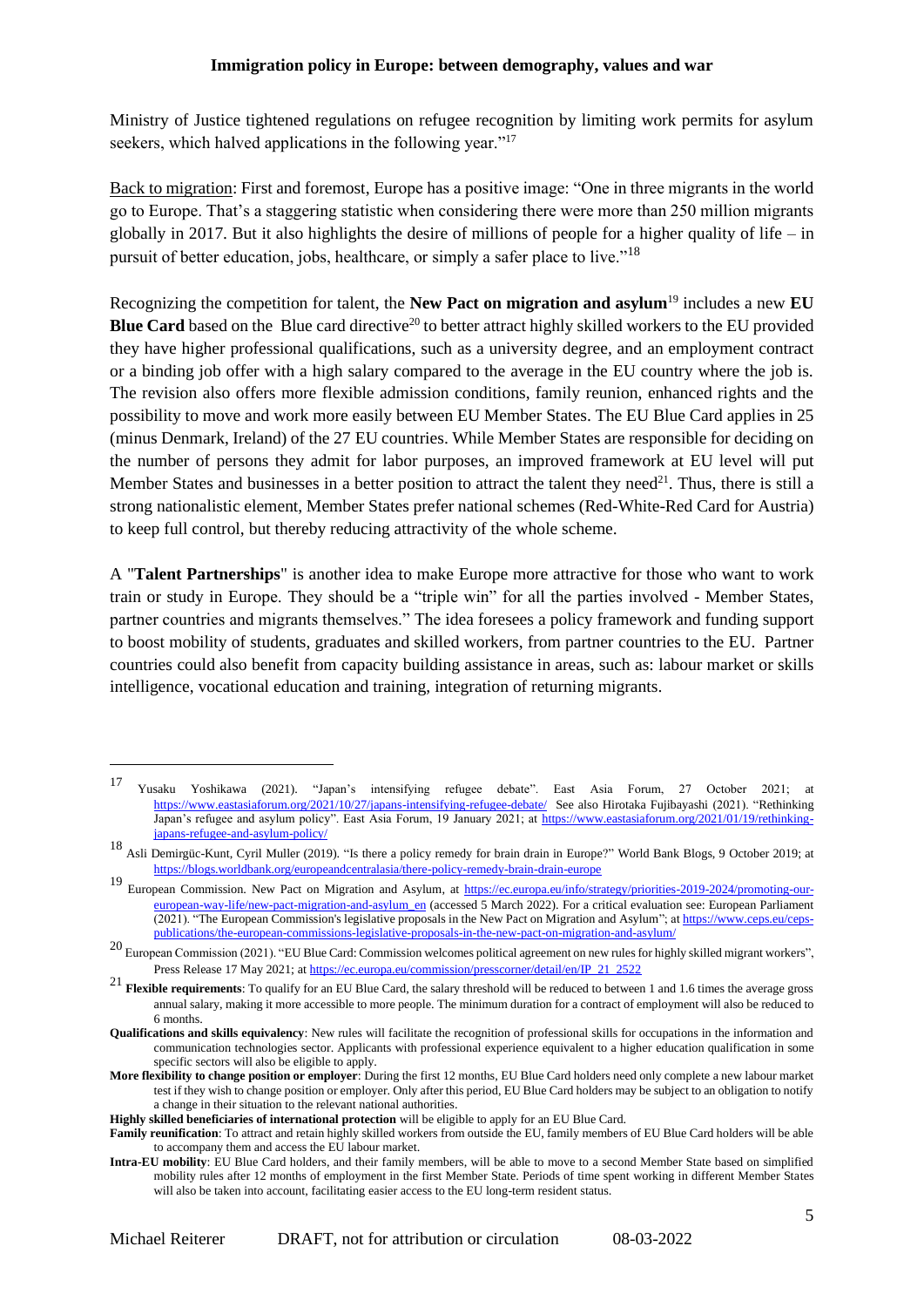**A Skills and Talent package**", planned for 2022 would make it easier for people of all skills to come to Europe.

While attracting people is one possibility, **caring and making better use of all the talent of migrants who already live in the EU is an obvious tool**. This initiative is related to an important problem in migration, the formal recognition of refugee qualifications. There should be common tools, like the **EU Skills Profile Tool, to assess the qualifications**.

The Pact on Migration and Asylum include also the **revision of the Long-term Residence Directive,**  to strengthen the rights of residents to move and work in different Member States, and the revision of the **Single Permit Directive** to simplify the procedures for low and medium skilled workers – both expected soon in 2022.

A different but also important category are **seasonal workers**<sup>22</sup> who meet a structural need which is not entirely met by EU workers notably in agriculture, horticulture and tourism. They are often in precarious situations facing exploitation, sub-standard working conditions and unequal pay. Member States must submit a list of sectors that are dependent on seasonal conditions (for example, summer/winter tourism and harvesting) to the European Commission. Applicants have to prove a work contract or a binding job offer specifying i.a. pay, working hours as well as evidence of adequate lodging. 'Seasonal' means that the length of stay is limited to between 5 and 9 months per 12 months. Once in the EU, workers may extend their work contract or change employer. Within the maximum permitted stay, EU countries may allow workers to extend their contract with the same employer more than once, as well as to have contracts with more than one employer.

Finally, as **migration is a global phenomenon**, like refugees, mobility and migration, should be part of a rules-based global multilateral system to which the EU subscribes. The **United Nations' Global Compact for Safe, Orderly and Regular Migration (2018)** was endorsed by the UN General Assembly in December 2019<sup>23</sup>. It is the first inter-governmentally negotiated agreement, prepared under the auspices of the United Nations, covering all dimensions of international migration in a holistic and comprehensive manner. It is a non-binding document that respects states' sovereign right to determine who enters and stays in their territory and demonstrates commitment to international cooperation on migration. It also fits into the 2030 Agenda for Sustainable Development in which Member States committed to cooperate internationally to facilitate safe, orderly and regular migration.

# **Developmental aspects and brain drain**

The **development aspect** is important: **brain drain** has an internal and external dimension. Within a country (and within the EU) the young and talents are drawn to cities. Certain areas suffer simultaneously from depopulation and over-aging, especially in rural areas<sup>24</sup>, a problem also known in Japan. Within the European Union, EU-citizens make use of their right to move and profit from the wage and wealth difference within the EU, the UK, Switzerland and Norway. The share of Romanians

<sup>22</sup> Directive 2014/36/EU of the European Parliament and of the Council of 26 February 2014 on the conditions of entry and stay of thirdcountry nationals for the purpose of employment as seasonal workers; at [https://eur-lex.europa.eu/legal](https://eur-lex.europa.eu/legal-content/EN/TXT/?uri=celex%3A32014L0036)[content/EN/TXT/?uri=celex%3A32014L0036](https://eur-lex.europa.eu/legal-content/EN/TXT/?uri=celex%3A32014L0036)

<sup>23</sup> IOM. Global Compact for Migration; a[t https://www.iom.int/global-compact-migration](https://www.iom.int/global-compact-migration) (accessed 5 March 2022).

<sup>&</sup>lt;sup>24</sup> European Commission. "Population decline and brain drain in EU territories"; a[t https://migration-demography-tools.jrc.ec.europa.eu/atlas](https://migration-demography-tools.jrc.ec.europa.eu/atlas-demography/stories/AoD/2/ageing/S2.4)[demography/stories/AoD/2/ageing/S2.4](https://migration-demography-tools.jrc.ec.europa.eu/atlas-demography/stories/AoD/2/ageing/S2.4) (accessed 8 March 2022).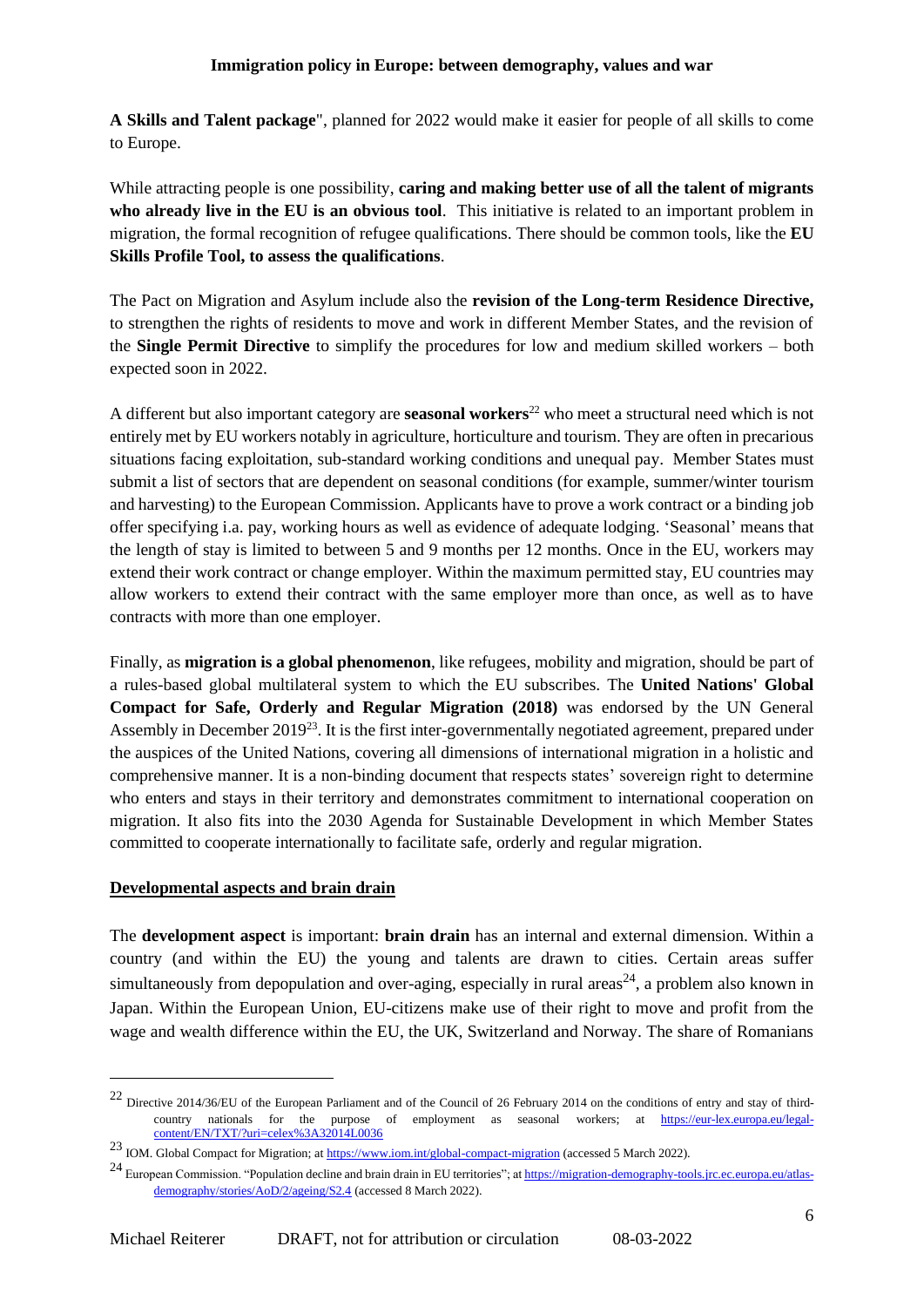and Poles working in another member state increased within ten year (2011 to 2020) from 14 to 23% and 4 to 9% respectively<sup>25</sup>. This also causes external migratory movements: already before the war in the Ukraine, Ukrainians were replacing Poles or Hungarians who had moved to other member states. Albania and Bosnia-Herzegovina have a brain drain rate among the educated of 40-50%!

Thus, the **external** dimension is that the competition for talents favours industrial countries offering better living and earning conditions. This is often linked to education and training when those having profited from it prefer staying on in the country of temporary abode.

**Circular migration**<sup>26</sup> is an attempt to remedy brain drain: this can either take the form of

- (i) nationals from a non-EU state, getting the opportunity to engage in an activity (business, professional, voluntary or other) in their country of origin while retaining their main residence in one of the EU Member States; (*This covers various groups, like business persons working in the EU and wishing to start an activity in their country of origin (or in another third country); and doctors, professors or other professionals willing to support their country of origin by conducting part of their professional activity there*.), or
- (ii) third country nationals may temporarily work, study, undergo training or a combination of these in the EU, on the condition that, at the end of the period for which they were granted entry, they must re-establish their main residence and their main activity in their country of origin.

#### **Integration vs. ghettoization**

I**ntegration** in the EU is a hot topic. Integration vs assimilation, integration vs. ghettoization. Respect for other cultures, religions – unity in diversity or unity without diversity? Multi-cultural or monoculture? In addition, there is often a racial element – keeping societies closed. Non-discrimination vs. discrimination or exclusion.

Respect and tolerance have to work both ways, for the host society and the migrants, while "guests" might have to make more efforts to fit into their host environment.

In our societies the value of a person is mostly defined in terms of **work.** Therefore, **work is essential**  for integration. Thus, access to the labour market is not only an economic issue but also one of selfesteem, respect, acceptance and integration.

To ensure full social and economic inclusion policies have to be devised in cooperation between hosts and guests: it is better to talk with immigrants than about immigrants! This will help to define measures that are fit for purpose and efficient.

These main **obstacles** to entering the labour market need particular attention:

<sup>25</sup> European Commission. "Depopulation, brain drain and returning migrants: facts and figures for EU policy", News 17 January 2022; at [https://knowledge4policy.ec.europa.eu/news/depopulation-brain-drain-returning-migrants-facts-figures-eu-policy\\_en](https://knowledge4policy.ec.europa.eu/news/depopulation-brain-drain-returning-migrants-facts-figures-eu-policy_en)

<sup>&</sup>lt;sup>26</sup>Communication from the Commission to the European Parliament, the Council, the European Economic and Social Committee and the Committee of the Regions on circular migration and mobility partnerships between the European Union and third countries, COM/2007/0248 final/ a[t https://eur-lex.europa.eu/legal-content/EN/TXT/?uri=COM:2007:0248:FIN](https://eur-lex.europa.eu/legal-content/EN/TXT/?uri=COM:2007:0248:FIN)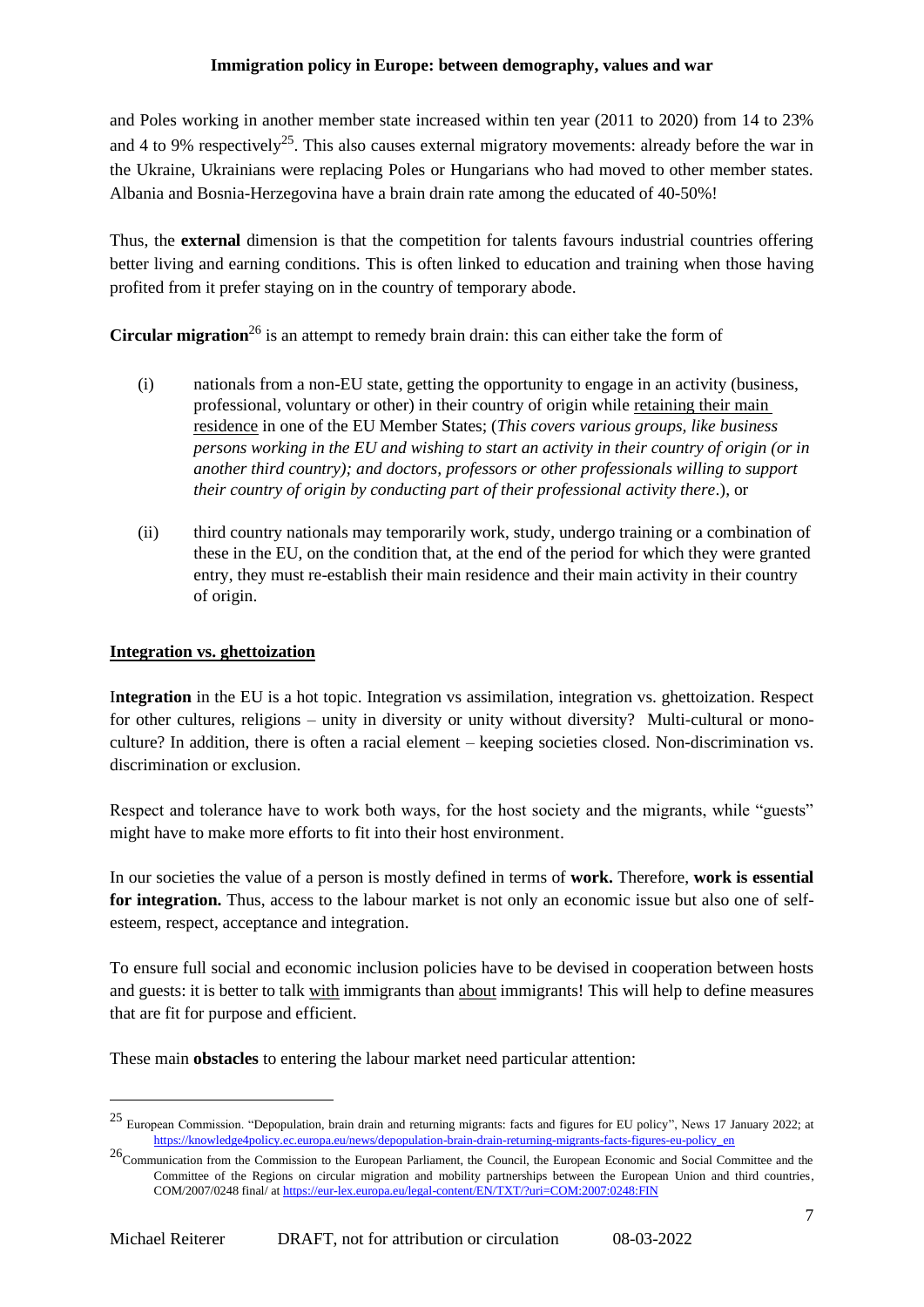- (i) the language barrier and
- (ii) the non-recognition of diplomas and qualifications.
- (iii) migrants face discrimination in getting promoted and accessing higher positions even after accumulating years of work experience.

Important **promotional measures** concerning **employability** to remedy the situation:

- (i) to provide incentives for employers and to recognise all skills and experience
- (ii) to implement specific actions for the access to employment of youth and migrant women,
- (iii) to offer specific business training for migrants to enable them to set up enterprises and
- (iv) to raise awareness about the European Qualifications Passport for Refugees<sup>27</sup>.

**Schools**, and therefore access to them, can be effective hubs for integration if

- (i) all children have access to the education system and their specific needs are met.
- (ii) Teachers and school staff need support, tools, information and training about psychosocial support and mental health so that they can better ensure a positive school environment and can effectively assist children.

**Local networks** are essential

- (i) to complete the support provided by schools and to build up ecosystems, with opportunities for non-formal education (sport, culture etc.) provided by civil society organisations and municipalities and
- (ii) to show more positive examples of migration stories.

It is clear that migration only works well if migrants are properly integrated in the host society.

# The **costs of** n**on-integration cause the following risks and are probably more costly than integration**:

- migrants' exclusion from formal labour and surge in undeclared work e.g., black market, exploitation of migrants;
- migrants' inability to fully realise their potential;
- lack of identification with and acceptance of the values of the host country:
- aggravation of socio-cultural differences between the migrant and host communities;
- increased xenophobia and mutual distrust;
- spatial segregation leading all the way to ghettoisation;
- increase in hate speech and hate crimes;
- decline in law enforcement and possible increase in crime rates, particularly in socially excluded areas;
- potential radicalisation and increased support for extreme ideologies (by both migrant communities and the host society).

Therefore, the European Commission presented in 2020:

- **[Action Plan on integration and inclusion](https://ec.europa.eu/home-affairs/sites/homeaffairs/files/pdf/action_plan_on_integration_and_inclusion_2021-2027.pdf)** for 2021-2027<sup>28</sup>;
- relaunch of the **[European Partnerships on Integration](https://ec.europa.eu/social/main.jsp?langId=en&catId=89&furtherNews=yes&newsId=9772)** that had existed since 2017. The Commission is financing projects implemented by employers' organisations, chambers and trade unions to promote the integration of refugees into the labour market.

<sup>27</sup> <https://www.coe.int/en/web/education/recognition-of-refugees-qualifications>

<sup>28</sup> [https://ec.europa.eu/migrant-integration/news/ec-reveals-its-new-eu-action-plan-integration-and-inclusion-2021-2027\\_fr](https://ec.europa.eu/migrant-integration/news/ec-reveals-its-new-eu-action-plan-integration-and-inclusion-2021-2027_fr)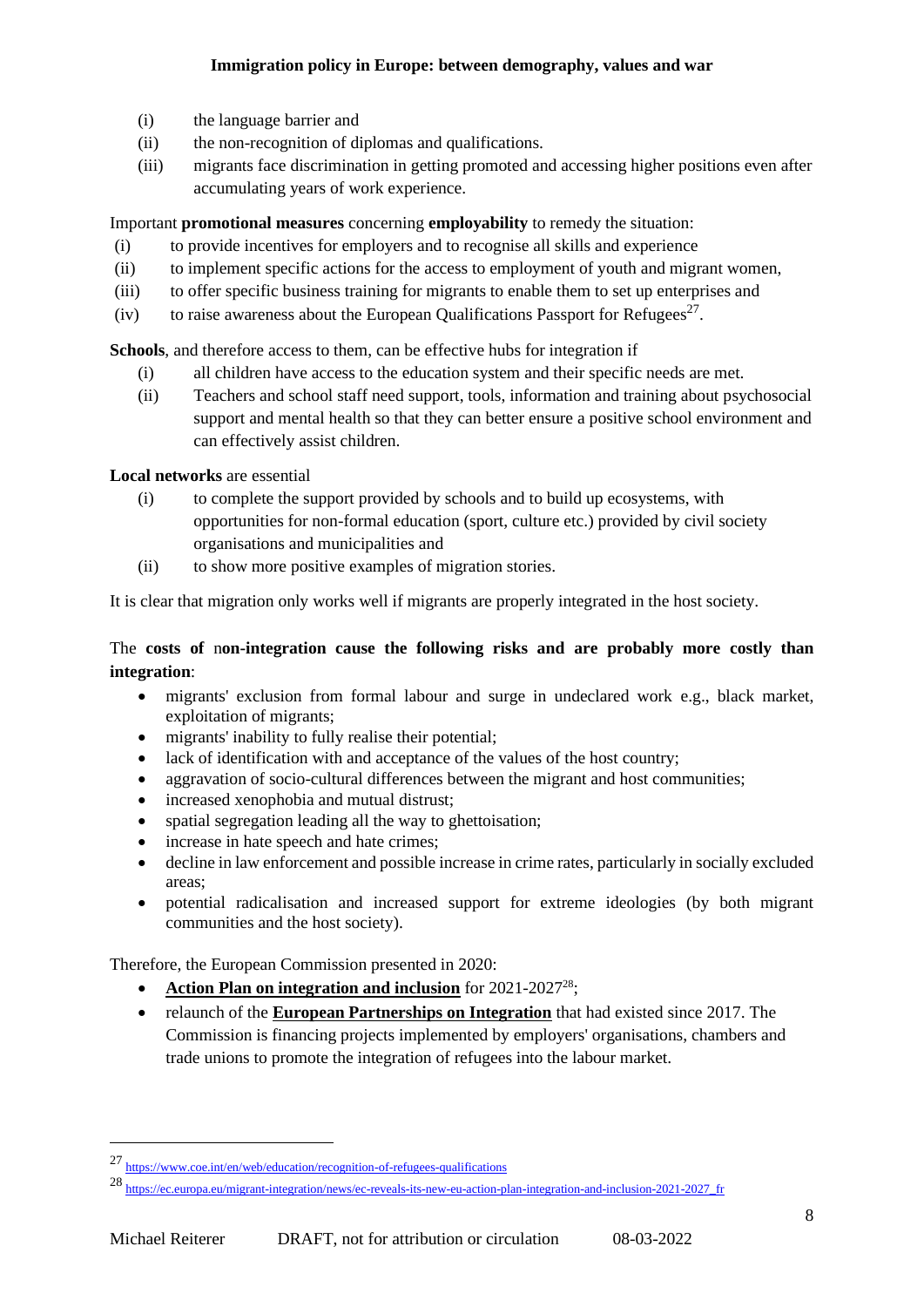Social integration, fighting stereotypes, overcoming resistance against those who are different in behaviour, appearance, language, religious beliefs need support in fighting **hate speech, misinformation about migrants and refugees in firmly counteracting xenophobic discourse**.

Positive messaging, best practices or experience: highlighting concrete examples of positive contributions of migrants across Europe for several years, avoiding the dangerous, confrontational "them" but as "us".

**In principle, migrants are not a threat but an opportunity for maintaining and improving further Europe's economic and social model.** Open societies are more innovative and productive as can be measured in the number of start-ups in immigrant societies like the US and Israel. "*In principle*" means that there is a need to make sure that the people accept, support and recognize this, either for economic or humanitarian reasons. If there is no acceptance, integration will not happen, societal tensions will rise playing in the hands of nationalists, populists and right-wing politicians.

Therefore, the EU needs to **strike the right balance between effective and realistic migration management that is humane and sustainable, while ensuring security and control of its external borders.** A better balance between solidarity and responsibility needs to be found.

#### **Asylum and irregular migration**

Europe is still traumatized by the 2015 refugee crisis with a large influx of people following the war in Syria: **a big focus was put on asylum and irregular migration**. The recent situation around the Ukraine, the after-shocks of **Afghanistan** and the situation at the border with **Belarus**, but also the handling of refugees from the Middle East and North Africa by Turkey, were recent occasions which demonstrated that **blackmail** works if there is no sound, coordinated and effective migration policy in place that combines the management of external borders, safe pathways for asylum-seekers, regular channels for migration and a good integration of non-EU nationals in the EU.

**Migrants and refuges are used as geopolitical tools**. Such an instrumentalization has a long history, but is totally unacceptable and against fundamental European values and international law. Unfortunately, it is the Achilles heel of the EU, as for other developed countries.

When situations, especially at the **border** or at the sea get out of control, **push backs** happen i.e., nonrefoulement is not practiced. The Mediterranean regularly turns into a large grave yard for many, mostly Africans.

**Securing borders** is a duty of a state, therefore migrants (and asylum seekers) have to prove their title of entry into a territory. This is especially difficult in times of mass movements, therefore the idea of pre-screening either in the country of origin, at the border or in the country form which entry is sought, are discussed to alleviate the pressure at the border. However, outsourcing of border control remains problematic in terms of rule of law and of fundamental human rights, creating a fiction of non-entry, depriving somebody of liberty through 'camps' or assigned 'accommodations'. The proportionality of measures taken needs to be respected. This also applies to **FRONTEX**<sup>29</sup>, the European Border and Coast Guard Agency, which supports member states in securing the external border of the EU. Various

<sup>29</sup> <https://frontex.europa.eu/>